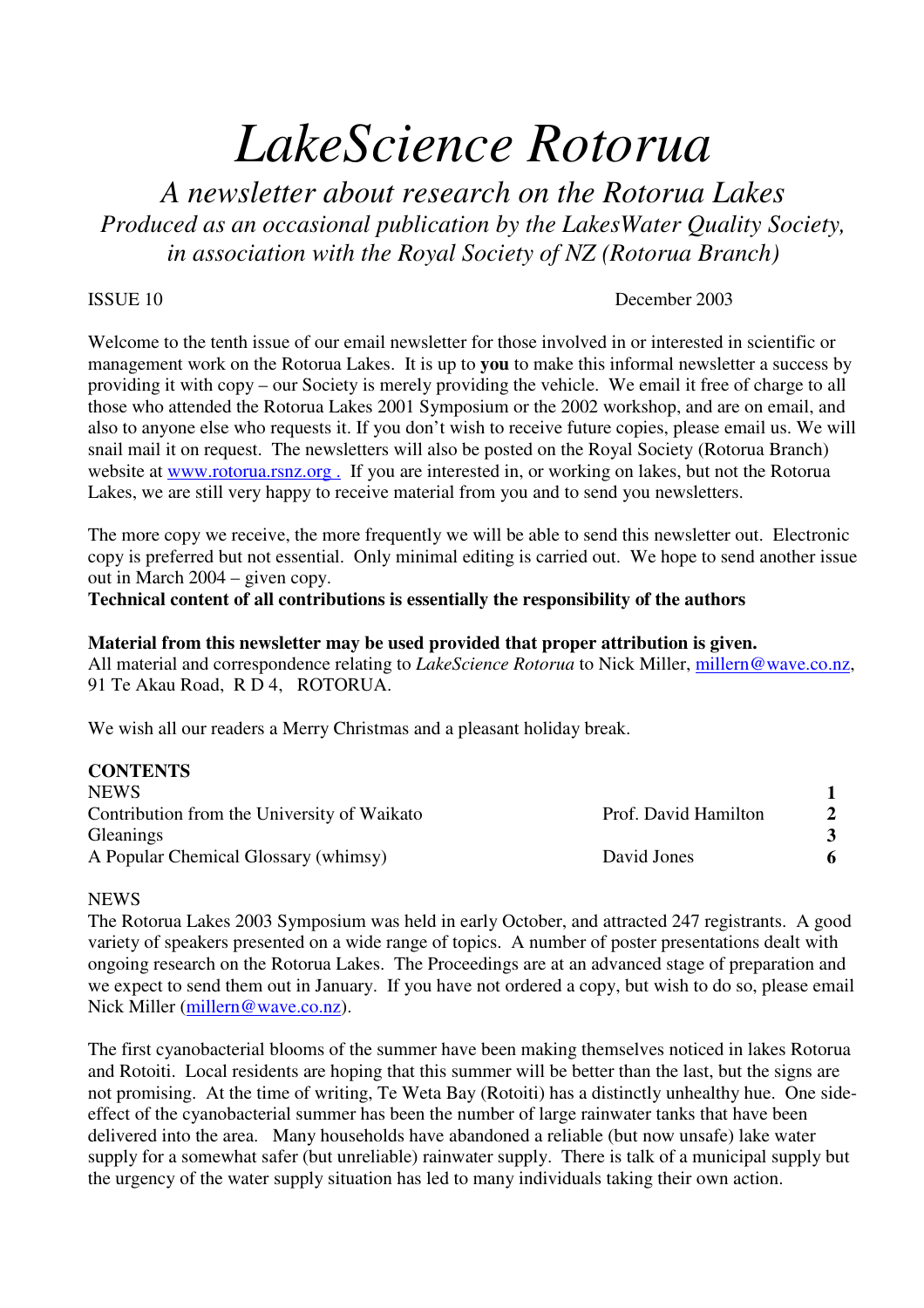# **Contribution from the University of Waikato**

# **Report on Lake Rotoiti and Rotorua**

David Hamilton, Will Alexander and David Burger recently submitted a report to the Lakes Water Quality Society on lakes Rotoiti and Rotorua. The main findings for Lake Rotoiti are that internal loads (i.e. inputs from the bottom sediments) are extremely high in phosphorus, moderate in ammonium, and that there is substantial loss of nitrate through denitrification when the bottom waters become anoxic. These factors have contributed to low ratios of inorganic and total nitrogen to phosphorus, which could be expected to contribute to favour dominance of blue-green algae. Compared with 1981-82, ratios of inorganic and total nitrogen to phosphorus declined in 2002-3, especially in bottom waters, and nitrate has declined from moderate levels (about 20-50 mg/m<sup>3</sup>) to around detection limits ( $\lt 5$  mg/m<sup>3</sup>) in surface waters. The conditions that existed in 2002-3 provide strong circumstantial evidence that the anoxic conditions in Lake Rotoiti favour dominance of phosphorus over nitrogen, and that blue-green algae would be favoured under these conditions. Evidence of nitrogen fixation of blue-green algae in Okawa Bay and the main basin of Lake Rotoiti provides further strong evidence that blue-green algae are taking advantage of the low nitrogen conditions to out-compete other species of phytoplankton.,

For Lake Rotorua, the report is a brief synopsis of David Burger's water column measurements of nitrogen and phosphorus for his Ph.D. research. Short-term stratification events in summer induce temporary declines in oxygen levels in bottom waters which lead to release of phosphorus and nitrogen from the bottom sediments into the water column. Two of these events in early 2003 were estimated to have released >20 tonnes of phosphorus and > 300 tonnes of nitrogen.

## **Conference presentation - Eloise Ryan**

Eloise Ryan recently attended the combined Australia-New Zealand Limnology Society conference in Warrnambool, Victoria. An abstract of her presentation is given here:

## *Factors controlling phytoplankton composition and biomass in the Rotorua lakes,* by E. F. Ryan, D. P. Hamilton, J. A. Hall and U. V. Cassie Cooper

The objective of this study is to investigate the role of mixing, light and nutrients in the vertical distribution of phytoplankton in Lakes Tarawera, Tikitapu and Okareka. Each of these three lakes has a deep chlorophyll maximum (DCM). These DCMs are situated at depths between 15-19 m in Lakes Tikitapu and Okareka and 29 – 32 m in Lake Tarawera. Differences between the surface and subsurface communities are also being described in each lake. Different species contribute to the DCM. In Lakes Tikitapu and Okareka the DCM is composed mostly of dinoflagellates (*Peridinium* spp.). Continuous profiling over each day was necessary to capture vertical migrations by *Peridinium* in response to vertical variations in nutrients and light. The DCM in Lake Tarawera was comprised mostly of diatoms, which suggests that it was formed by physical factors (i.e. sinking of diatoms cells interacting with lake mixing) rather than biological factors (i.e. vertical migration) as was found in Lakes Tikitapu and Okareka. Carbon-13 uptake and nutrient spiking experiments have been carried out *in-situ* to determine phytoplankton growth rates and nutrient requirements. The results indicate that phytoplankton in the DCM from Lake Tarawera are primarily light limited and have adequate supply of nutrients, while those from the DCM in Lakes Okareka and Tikitapu are primarily nutrient limited. Our study is continuing with an investigation of the hypothesis that the breakdown of the winter DCM in Lake Tarawera leads to the annual peak phytoplankton biomass as found in large lakes during winter. The classical paradigm of phytoplankton seasonality in temperate monomictic lakes suggests that light, temperature and mixing regimes cannot support net phytoplankton growth in winter. We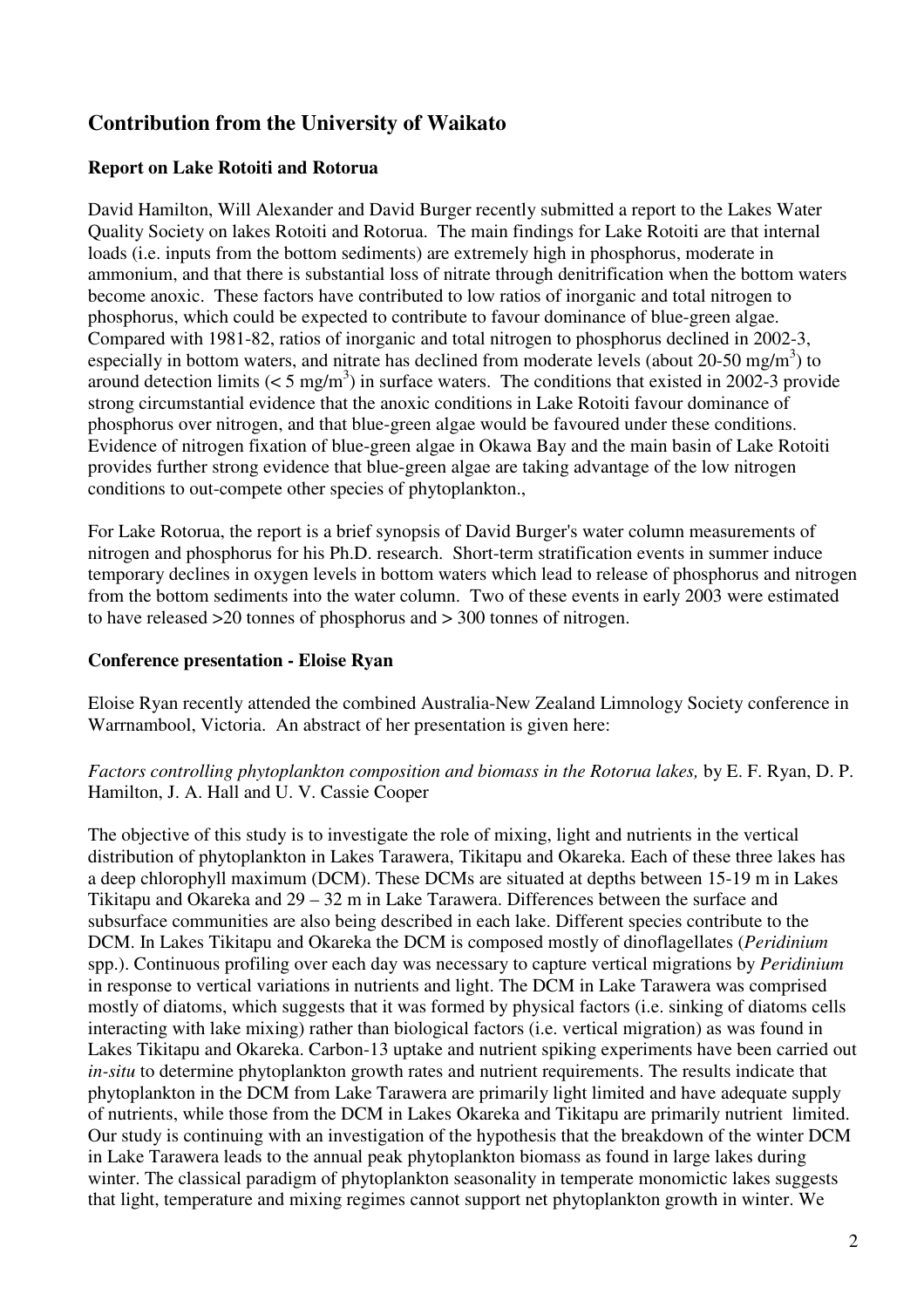hypothesise that the deepening of the thermocline as has been observed in Lake Taupo during winter, with entrainment of nutrients from depth, may lead to the large winter phytoplankton biomass.

## **New Students**

Wendy Paul has been sampling Lake Okaro to do a before and after evaluation of chemical flocculants in the lead-in to her Masters study. Environment Bay of Plenty is evaluating the use of these flocculants for the control of nutrient levels at a whole lake scale.

Nina Van Westernhagen recently started a Ph.D. to examine Lake Rotoiti in detail, particularly the effects of the Ohau Channel and anoxia.

#### **GLEANINGS – some interesting papers seen recently (other contributions to this section are welcome.)**

Mycorrhizal fungi can dominate phosphate supply to plants irrespective of growth responses.

Smith, S.E.; Smith, F.A.; Jakobsen, I. *Plant Physiology*, September 2003, Vol. 133, pp 16-20.

Arbuscular mycorrhizal (AM) fungi are vital components of nearly all terrestrial ecosystems, forming mutually beneficial (mutualistic) symbioses with the roots of around 80% of vascular plants and often increasing phosphate uptake and growth. The authors present novel data showing that AM fungi can provide the dominant route for plant P supply, even when overall growth or P uptake remains unaffected. The results will change our understanding of the roles of AM fungi in agricultural and natural ecosystems: they also predict that mycorrhiza-specific plant P transporters must pay a major role in plant P uptake regardless of whether the plants respond to AM colonization by taking up more P per plant or by increased dry weight, compared with non-mycorrhizal control plants.

*This work might well have some relevance to agricultural practices in lake catchments.*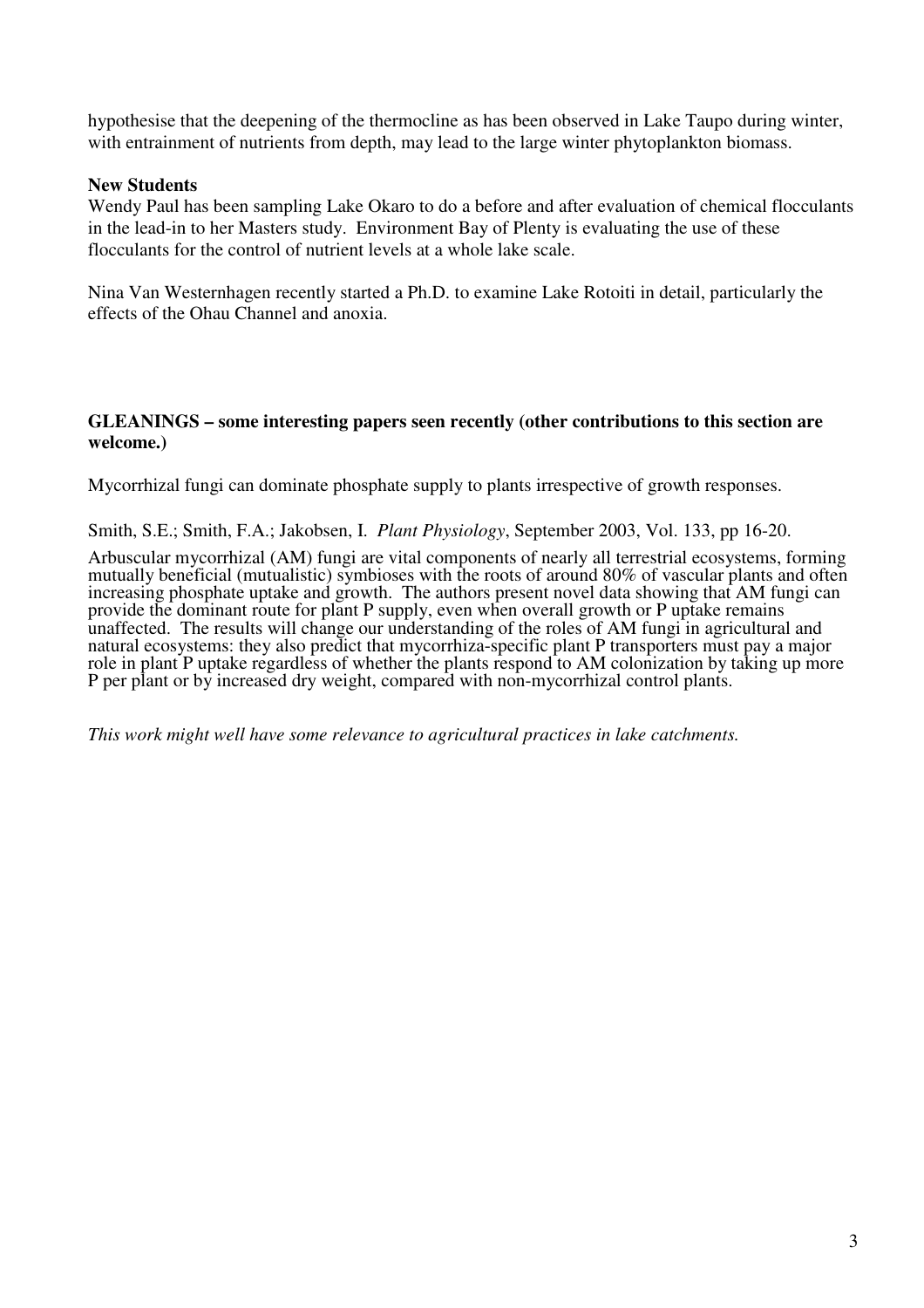*As a Christmas bonus we have included this whimsical piece which may appeal to those readers who are bemused by popular views of chemistry.*

# A popular chemical glossary David Jones

**Additive**: A chemical maliciously added to an otherwise natural product. See Pure.

**Animal**: Creature with rights. See Pest.

**Atom**: Highly explosive and radioactive constituent of bombs, atomic power plants. and nuclear waste. See Nuclear-free zone.

**Cancer**: Terminal disease brought on by chemicals.

**Chemical**: Synthetic substance that is bad for you or the environment.

**Chemical Industry**: A large and wicked enterprise dedicated to the production and dispersal of pollutants.

**Chemist**: (a) A friendly figure in a white coat who dispenses drugs. (b) A sinister figure in a white coat who synthesizes chemicals

**Cosmetic**: Chemical tested on human beings to avoid risk to animals.

**Drug**: (a) A chemical with redeeming features. (b) A chemical with no redeeming features.

**Ecology**: A discipline for classifying activities, substances, objects, and technical operations into their due degrees of goodness or wickedness. See Green.

**Environment**: Recently discovered territory in urgent need of protection from pollutants.

**Environmental regulations**: Bureaucratic form of exorcism for. warding off chemicals. See Permitted level.

**Free**: (as in lead-, chlorine-, CFC-, etc.) (of a product). Uncontaminated by lead, etc., owing to great self-restraint on the part of the manufacturer.

**Friendly**: (as in dolphin-, ozone-, environment-, etc.). (of a product) Less harmful to dolphins, etc., than the previous formulation:.'

**Gas**: A chemical in vapor form. Requires the adjectives "poisonous" or "deadly."

**Green**: (of a product) Containing fewer chemicals than it might (general) conducive to feelings of ecological. virtue or selfsatisfaction..

**Harmless**: approved, nonpolluting, safe, etc.: (of a chemical), insufficiently investigated.

**Homeopathic remedy**: Medicine containing just enough chemicals.

**Incinerator**: Device for increasing the toxicity of waste before dispersing it in the environment.

**Insecticide**: Chemical deadly to vertebrates and higher forms of life.

**Junk food**: A mixture of additives.

**Natural**: Extracted from the environment without the use of chemicals. See Synthetic.

**Nuclear-free zone**: Municipal region containing no atoms.

**Part per million, part per billion, etc**.: (of a chemical) Dangerously excessive concentration.

**Permitted level**: (of a chemical) Dangerously excessive concentration resulting. from insufficiently rigorous environmental regulations.

**Pest**: Creature without rights..

**Plastic**: Subtle chemical that pollutes the environment simply by cluttering it up.

**Pollutant**: Any chemical loose in the environment. See Chemical Industry.

**Radiation**: Form of invisible evil that goes through everything. Requires the adjectives "dangerous" or "hazardous." Given off by atoms and some other technological products.

**Radon**: Form of radiation resulting from atoms getting into houses.

**Recycling**: Expensive but virtuous process for taking waste that nobody wants and turning it into raw material that nobody wants.